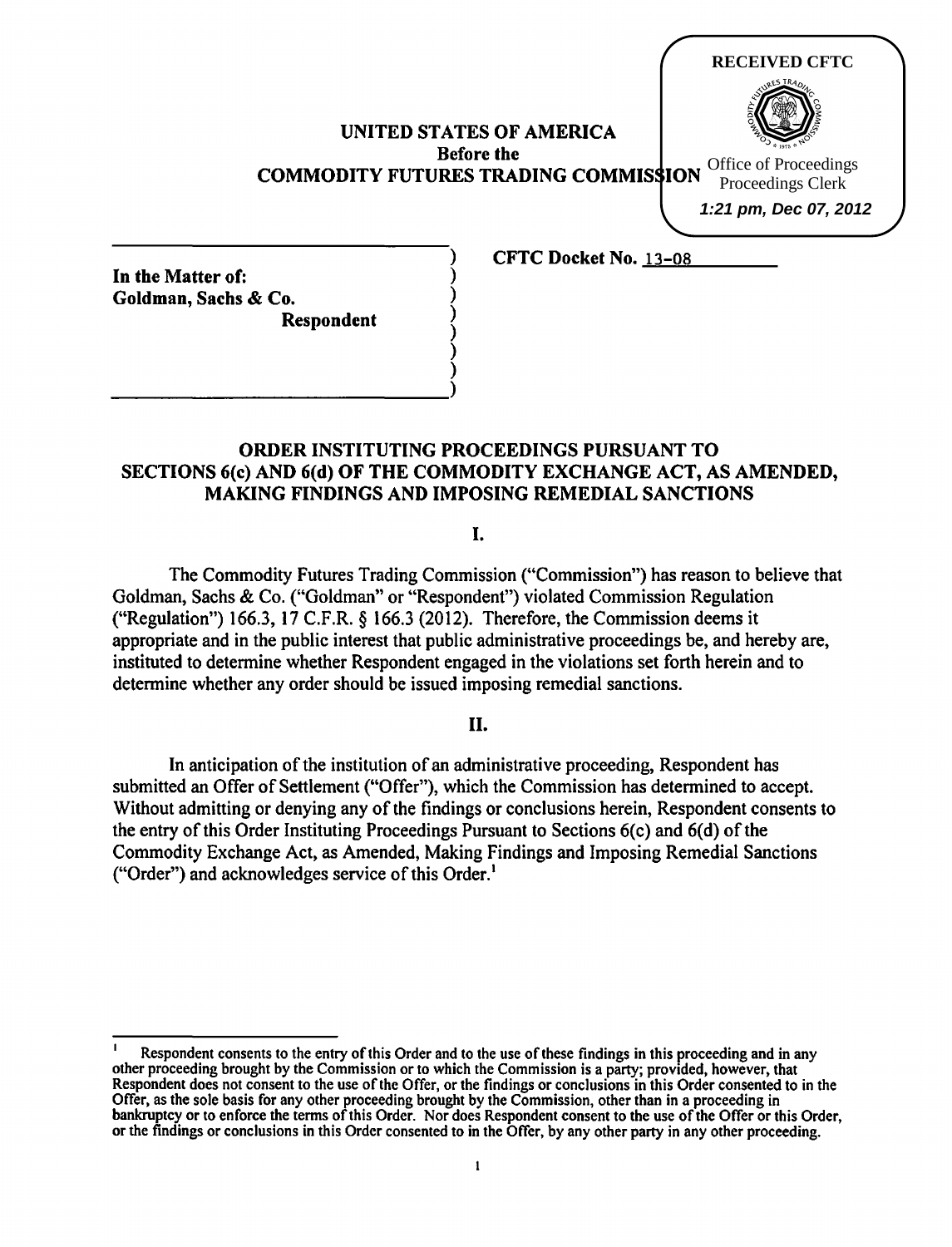### III.

The Commission finds the following:

#### A. SUMMARY

For several months including at least November and December 2007 (the "Relevant Period"), Goldman failed to ensure that certain aspects of its risk management, compliance, and supervision programs comported with its obligations to supervise diligently its business as a Commission registrant. During November and December 2007, Goldman further failed to supervise diligently the trading activities of an associated person (hereinafter "Trader"), whose trading activities on seven days in mid-November and mid-December 2007 in the e-mini S&P 500 futures contract traded on the Chicago Mercantile Exchange's ("CME") Globex platfonn resulted in a substantial loss to Goldman.

Specifically, in violation of Commission Regulation 166.3, Goldman failed to have policies or procedures reasonably designed to detect and prevent the manual entry of fabricated futures trades into its front office systems, which aggregated manually entered and electronically executed trades in the same product. As a result, on seven trading days in November and December 2007, the Trader circumvented Goldman's risk management, compliance, and supervision systems, by entering fabricated e-mini S&P 500 sell trades into its manual trading system, which artificially offset and thereby camouflaged e-mini S&P 500 buy trades the Trader had executed in the market. In particular, the Trader established an \$8.3 billion e-mini S&P 500 position in a Firm trading account on December 13, 2007. Goldman suffered a loss of over \$118 million in unwinding the Trader's position.

Separately, after the Trader was discharged, Goldman orally notified the CME and the Financial Industry Regulatory Authority ("FINRA"). Goldman's ensuing regulatory filings with the National Futures Association ("NFA") and FINRA stated that the Trader had been accused of "violating investment-related statutes, regulations, rules, or industry standards of conduct" for "conduct related to inappropriately large proprietary futures positions in a finn trading account." Thereafter, in response to FINRA's follow-up inquiries, Goldman provided additional important infonnation only to FINRA, i.e., that the Trader attempted to conceal his trading via fabricated trades. Goldman never provided that additional important information to the NFA or the Commission until after the CFTC's Division of Enforcement commenced its investigation.

## B. RESPONDENT

Goldman is registered as a futures commission merchant ("FCM") with the Commission and as a broker-dealer with the Securities and Exchange Commission ("SEC"). Goldman's principal office is in New York, New York.

## C. FACTS

During the Relevant Period, Goldman failed to have policies or procedures reasonably designed to detect and prevent the entry of fabricated e-mini S&P 500 futures trades into its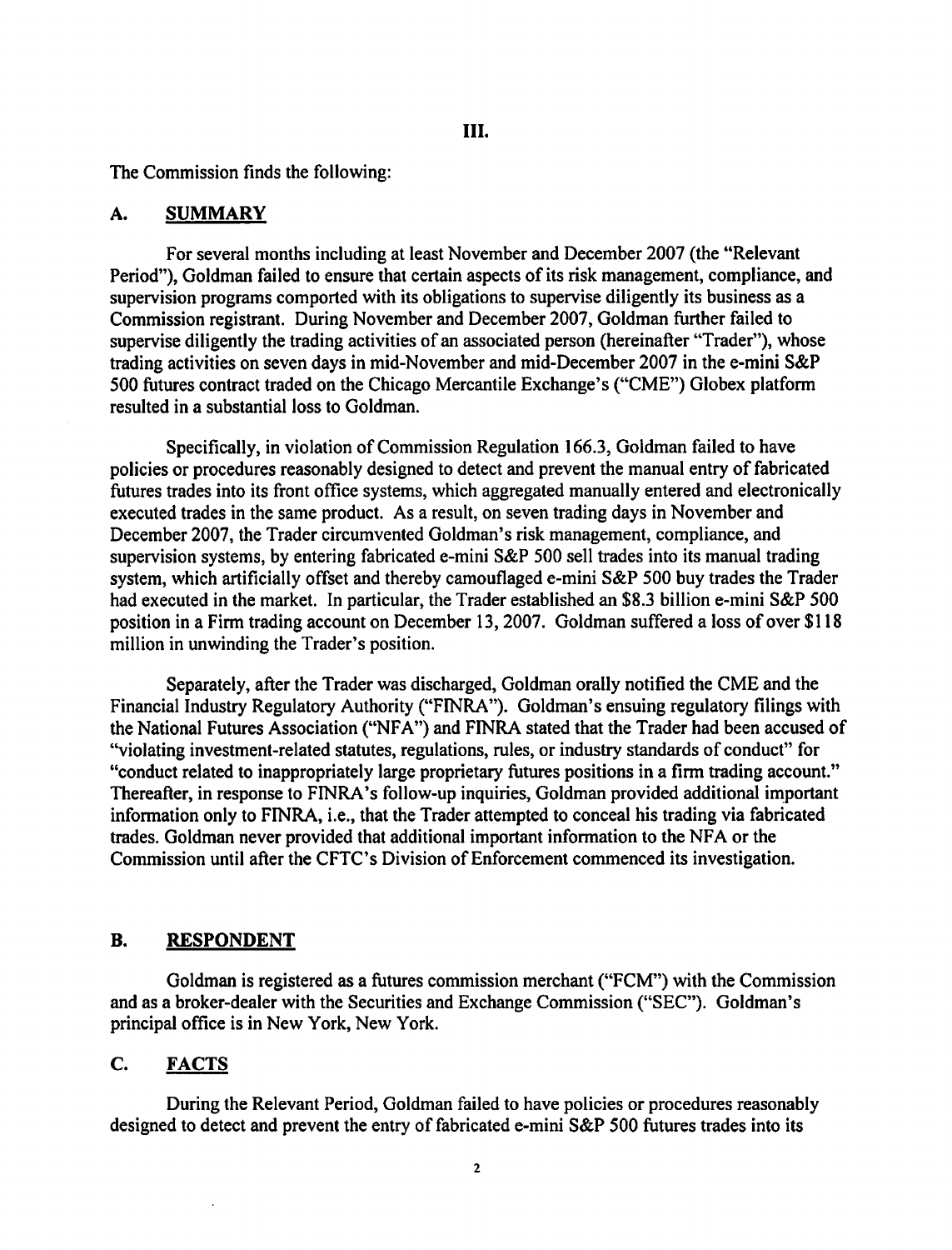manual system. Without proper policies and procedures, Goldman's manual trade entry system could be exploited by a trader in such a way as to mask electronically traded contracts by fabricating offsetting manual trades internally, thereby circumventing risk controls. During the Relevant Period, the Trader placed orders for e-mini S&P 500 futures contracts through an electronic system that routed orders to the CME's Globex platform for execution. The Trader also used a separate manual trade entry system for trades that could not be executed through an electronic platform, for example, for trades executed through floor brokers and over-the-counter. Electronic and manual trades were aggregated into Goldman's risk management, supervision, and compliance systems so as to show net positions. These systems also handled Goldman's commodity futures business.

Approximately sixty times over seven days in mid-November and mid-December 2007, the Trader used Goldman's internal manual trade entry system to enter fabricated trades foremini S&P 500 futures. By entering fabricated trades that did not correspond to actual trades in the marketplace, the Trader concealed and misrepresented the size of Goldman's e-mini S&P 500 futures contract position, risk and profits and losses ("P&L") within Goldman's internal front office systems and various risk estimates and risk reports, which Goldman relied on to determine and manage its risk. Goldman's failure to diligently supervise the Trader's trading activities enabled the Trader to amass an \$8.3 billion long e-mini S&P 500 futures position in a Firm trading account on December 13, 2007. On December 14, 2007, the Trader admitted to the true position at the end of the trading day. Goldman ultimately suffered losses of over \$118 million unwinding this position. The Trader was trading for a Firm trading account; there were no customer losses.

On or about December 21,2007, Goldman terminated the Trader and orally notified the CME and FINRA. The Trader's termination also gave rise to regulatory reporting disclosures and registration withdrawals that were provided to the Commission through the NFA and FINRA. Although the filings reflected that the Trader had been "discharged...after allegations were made that accused the [Trader] of... violating investment-related statutes, regulations, rules, or industry standards of conduct" for "conduct related to inappropriately large proprietary futures positions in a firm trading account," Goldman did not disclose the Trader's concealment and entry of fabricated trades in these form filings. Subsequently, upon further inquiry from FINRA regarding the basis for the termination, Goldman then disclosed only to FINRA that the Trader had attempted to conceal an e-mini S&P 500 futures position from Goldman and that risk related to that position appeared to have been offset by fabricated trades. Goldman never informed the NFA or the Commission that the Trader had attempted to conceal the position from Goldman via fabricated trades until after the CFTC's Division of Enforcement commenced its investigation.

## D. LEGAL DISCUSSION

Commission Regulation 166.3 provides that every Commission registrant (except Associated Persons ("APs") who have no supervisory duties) must diligently supervise the handling of all commodity interest accounts carried, operated, advised or introduced by the registrant and all other activities of its partners, employees and agents relating to its business as a Commission registrant. Commission Regulation 166.3 imposes on registrants an affirmative duty to supervise their partners, employees and agents diligently by establishing, implementing and executing an adequate supervisory structure and compliance programs. "The duty to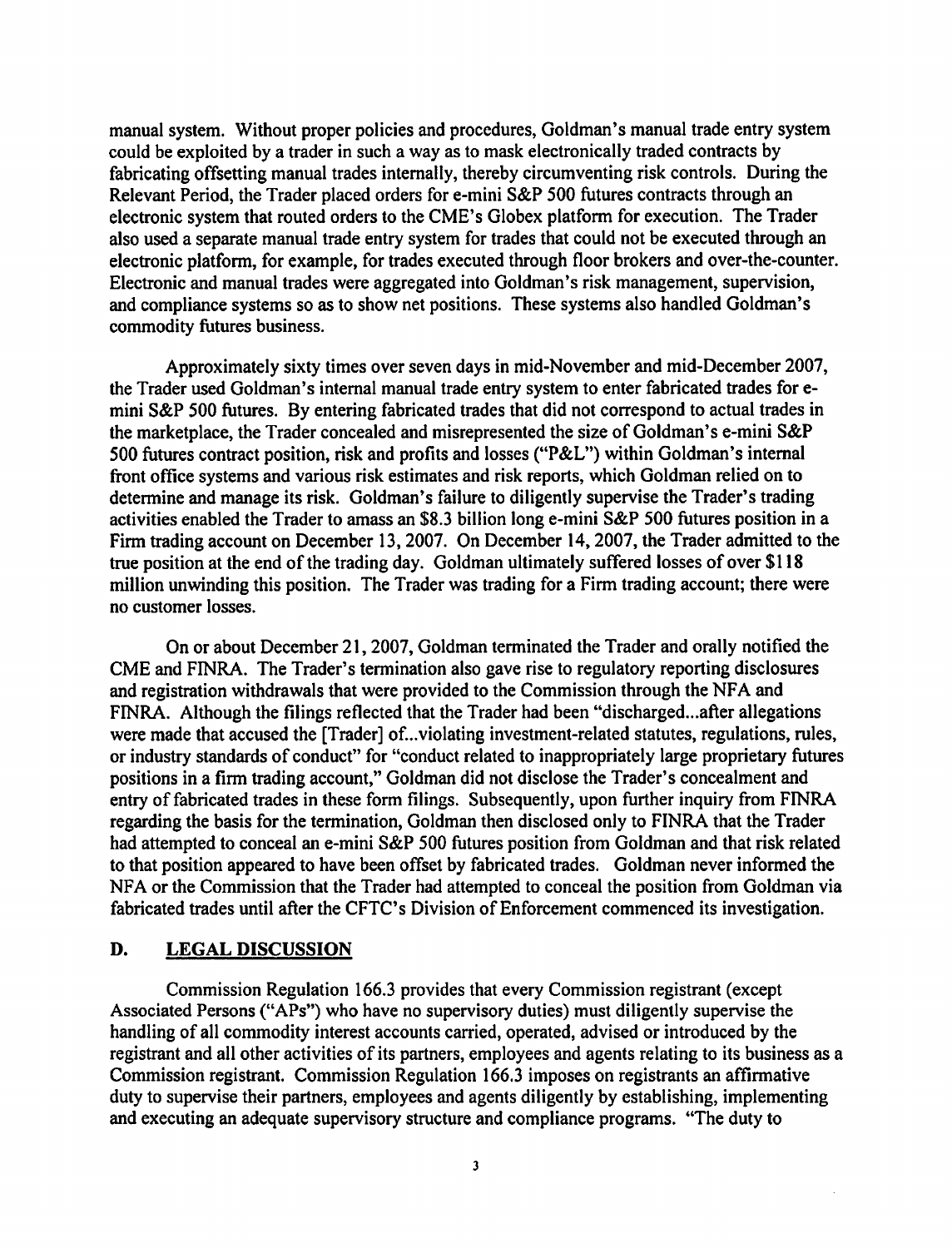supervise . . . include [s] the broader goals of detection and deterrence of possible wrongdoing by [a registrant's] agents." *Lobb v.* J. T. *McKerr* & *Co.,* [1987-1990 Transfer Binder] Comm. Fut. L. Rep. (CCH), 24,568 at 33,444 (CFTC Dec. 14, 1989). "In appropriate circumstances, a showing that the registrant lacks an adequate supervisory system can be sufficient to establish a breach of duty under Rule 166.3." *See In re Thomas W: Collins,* [1996-1998 Transfer Binder] Comm. Fut. L. Rep. (CCH) ¶ 27,194 (CFTC Dec. 10, 1997). A violation under Commission Regulation 166.3 is an independent violation for which no underlying violation is necessary. */d.*  at 45,744.

For the reasons set forth above, Goldman, a registered FCM, violated Regulation 166.3 because it failed to implement or follow policies and procedures reasonably designed to detect and prevent the entry of fabricated futures trades into its manual trade entry systems. Goldman's traders' access and use of a manual trade entry system for electronically-traded contracts was improperly supervised. *In re GNP*, [1990-1992 Transfer Binder] Comm. Fut. L. Rep. (CCH) ¶ 25,360 at 39,219 (CFTC Aug. 11, 1992), afrd sub nom., *Monieson v. CFTC,* 996 F.2d 852 (7th Cir. 1993) (discussion of"the importance of a line supervisor's duty to investigate questionable activity after that activity is brought to the supervisor's attention"). Regulation 166.3, 17 C.F.R. §166.3 (2012).

In settling this matter, the Commission has taken into account the cooperation of Goldman and the corrective action Goldman undertook after the Trader's activities were discovered.

#### IV.

### FINDINGS OF VIOLATION

Based on the foregoing, the Commission finds that Goldman violated Regulation 166.3.

### v.

### OFFER OF SETTLEMENT

Respondent has submitted the Offer in which it, without admitting or denying the findings and conclusions herein:

- A. Acknowledges receipt of service of this Order;
- B. Admits the jurisdiction of the Commission with respect to all matters set forth in this Order and for any action or proceeding brought or authorized by the Commission based on violation of or enforcement of this Order;
- C. Waives:
	- 1. the filing and service of a complaint and notice of hearing;
	- 2. a hearing;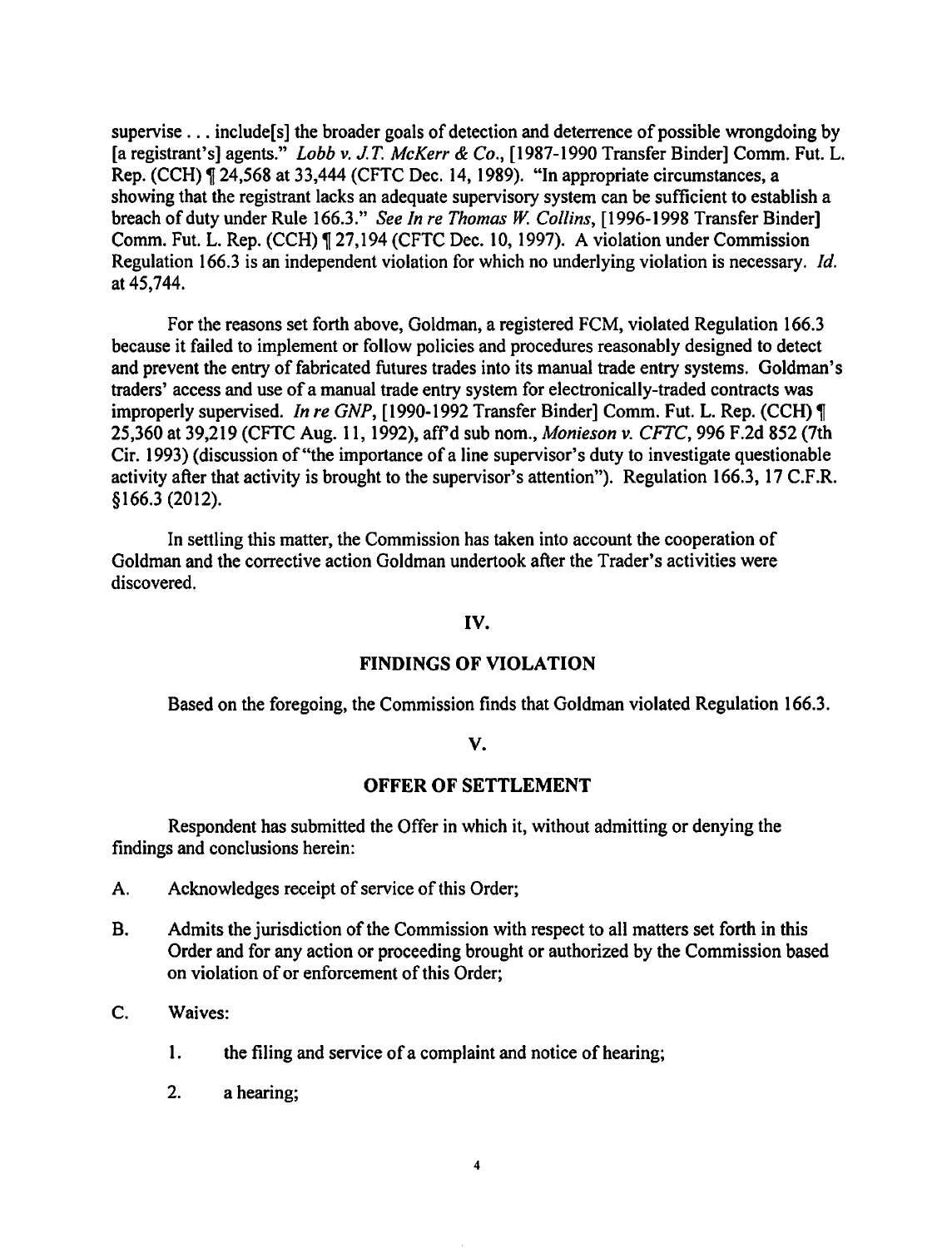- 3. all post-hearing procedures;
- 4. judicial review by any court;
- *5.* any and all objections to the participation by any member of the Commission's staff in the Commission's consideration of the Offer;
- 6. any and all claims that it may possess under the Equal Access to Justice Act, *5*  U.S.C. § 504 (2006) and 28 U.S.C. § 2412 (2006), and/or the rules promulgated by the Commission in conformity therewith, Part 148 of the Commission's Regulations, 17 C.F.R. §§ 148.1-30 (2011), relating to, or arising from, this proceeding;
- 7. any and all claims that it may possess under the Small Business Regulatory Enforcement Fairness Act of 1996, Pub. L. No. 104-121, §§ 201-253, 110 Stat. 847,857-868 (1996), as amended by Pub. L. No. 110-28, § 8302, 121 Stat. 112, 204-205 (2007), relating to, or arising from, this proceeding; and
- 8. any claims of Double Jeopardy based on the institution of this proceeding or the entry in this proceeding of any order imposing a civil monetary penalty or any other relief;
- D. Stipulates that the record basis on which this Order is entered shall consist solely of the findings contained in this Order to which Respondent has consented in the Offer;
- E. Consents, solely on the basis of the Offer, to the Commission's entry of this Order that:
	- 1. makes findings by the Commission that Respondent violated Regulation 166.3;
	- 2. orders Respondent to cease and desist from violating Regulation 166.3;
	- 3. orders Respondent to pay a civil monetary penalty in the amount of one million five hundred thousand dollars (\$1 ,500,000);
	- 4. orders Respondent and their successors and assigns to comply with the conditions and undertakings consented to in the Offer and as set forth in Part VI of this Order;

Upon consideration, the Commission has determined to accept the Offer.

## VI.

# ORDER

## Accordingly, IT IS HEREBY ORDERED THAT:

A. Respondent shall cease and desist from violating Regulation 166.3, 17 C.F.R. § 166.3 (2012).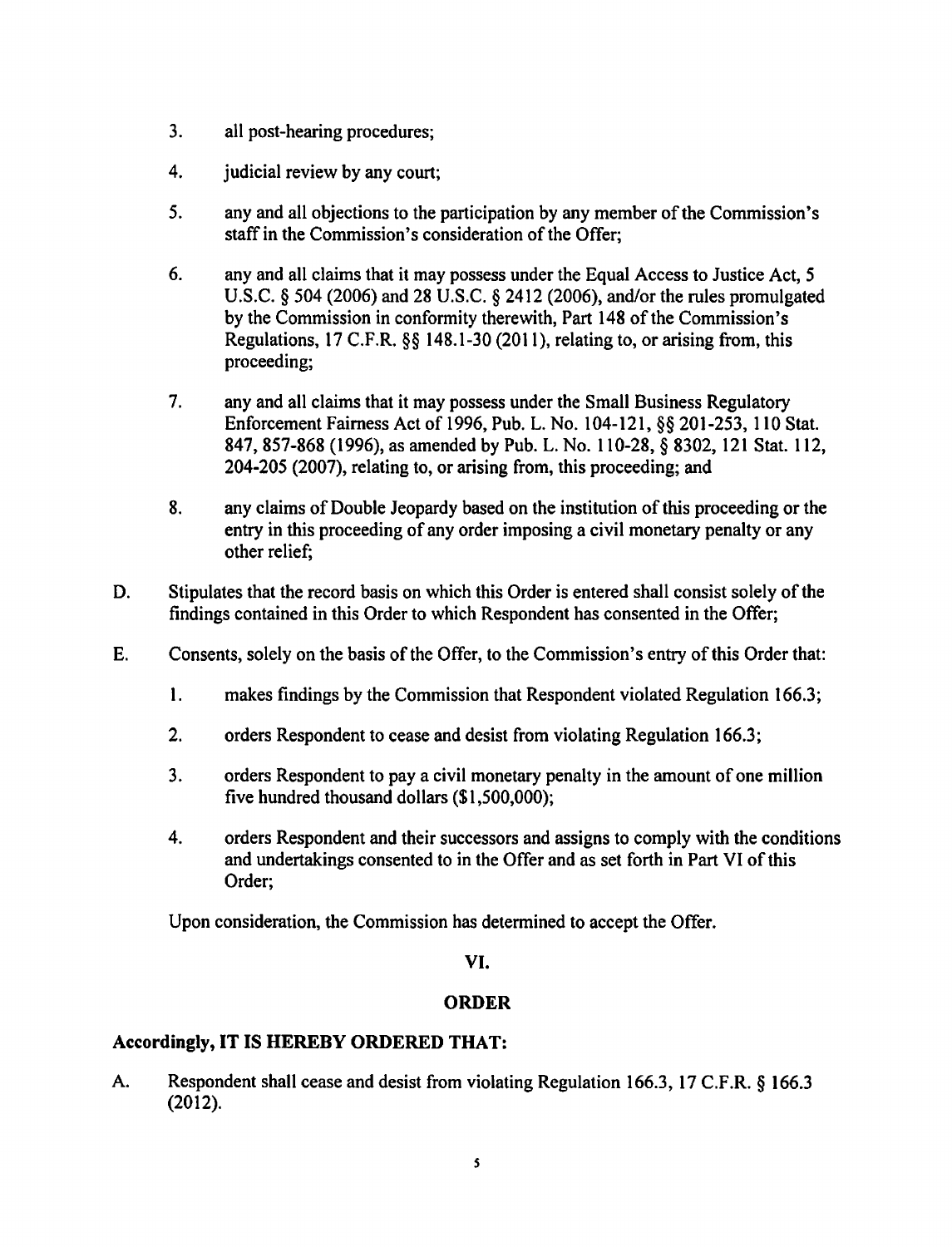B. Respondent shall pay a civil monetary penalty in the amount of one million five hundred thousand dollars  $(\$ 1,500,000)$  within ten  $(10)$  days of the date of entry of this Order (the "CMP Obligation"). Should Goldman not satisfy its CMP Obligation within ten (10) days of the date of entry of this Order, post-judgment interest shall accrue on the CMP Obligation beginning on the date of entry of this Order and shall be determined by using the Treasury Bill rate prevailing on the date of entry of this Order pursuant to 28 U.S.C. *§* 1961 (2006). Respondent shall pay the CMP Obligation by electronic funds transfer, U.S. postal money order, certified check, bank cashier's check, or bank money order. If payment is to be made other than by electronic funds transfer, then the payment shall be made payable to the Commodity Futures Trading Commission and sent to the address below:

> Commodity Futures Trading Commission Division of Enforcement ATTN: Accounts Receivables --- AMZ 340 E-mail Box: 9-AMC-AMZ-AR-CFTC DOT/FAA/MMAC 6500 S. MacArthur Blvd. Oklahoma City, OK 73169 Telephone: (405) 954-5644

If payment is to be made by electronic funds transfer, Respondent shall contact Linda Zurhorst or her successor at the above address to receive payment instructions and shall fully comply with those instructions. Respondent shall accompany payment of the CMP Obligation with a cover letter that identifies the paying Respondent and the name and docket number of this proceeding. The paying Respondent shall simultaneously transmit copies of the cover letter and the form of payment to the Chief Financial Officer, Commodity Futures Trading Commission, Three Lafayette Centre, 1155 21st Street, NW, Washington, D.C. 20581 with notice of payment sent to Regional Counsel, Stephen J. Obie, 140 Broadway, 19 th Floor, New York, New York 10005.

- C. Respondent and its successors and assigns shall comply with the following conditions and undertakings set forth in the Offer:
	- 1. Public Statements: Respondent agrees that neither it nor any of its successors and assigns, agents or employees under its authority or control shall take any action or make any public statement denying, directly or indirectly, any findings or conclusions in this Order or creating, or tending to create, the impression that this Order is without a factual basis; provided, however, that nothing in this provision shall affect Respondent's: (i) testimonial obligations; or (ii) right to take legal positions in other proceedings to which the Commission is not a party. Respondent and its successors and assigns shall undertake all steps necessary to ensure that all of its agents and/or employees under its authority or control understand and comply with this agreement.
	- 2. Cooperation with the Commission: Respondent shall cooperate fully and expeditiously with the Commission, including the Commission's Division of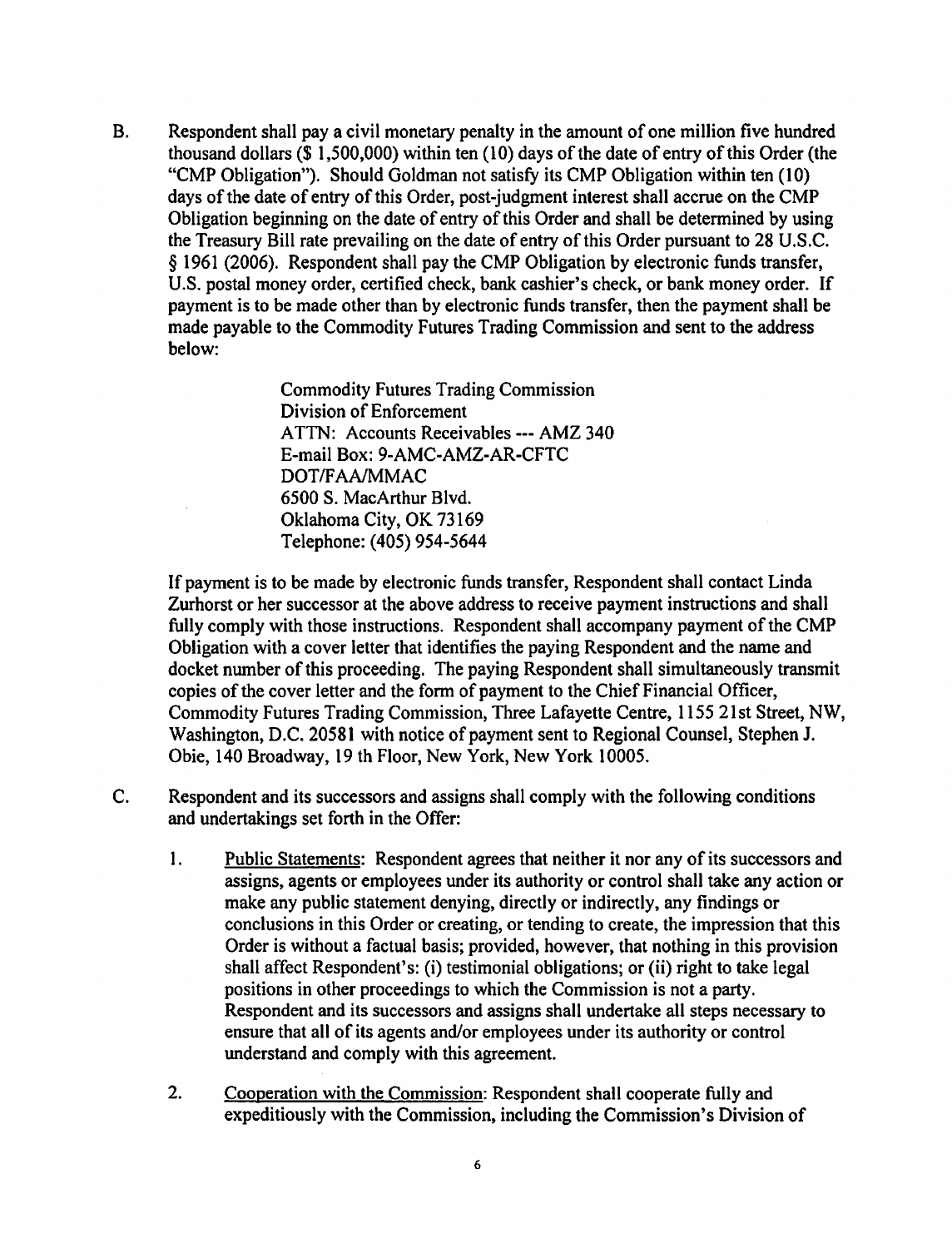Enforcement, and any other governmental agency in this action, and in any investigation, civil litigation, or administrative matter related to the subject matter of this action or against the Trader or any current or future Commission investigation related thereto or against the Trader.

- 3. Partial Satisfaction: Respondent understands and agrees that any acceptance by the Commission of partial payment of Respondent's CMP Obligation shall not be deemed a waiver of its obligation to make further payments pursuant to this Order, or a waiver of the Commission's right to seek to compel payment of any remaining balance.
- 4. Change of Address/Phone: Until such time as Goldman satisfies in full its CMP Obligation as set forth in this Consent Order, Goldman shall provide written notice to the Commission by certified mail of any change to his telephone number and mailing address within ten  $(10)$  calendar days of the change.
- 5. Undertakings and Representations: In its Offer, Goldman represents that it has implemented written enhancements to its U.S. futures-related trading and risk management controls reasonably designed to prevent and promptly detect manual entry of fabricated futures trades into Goldman's systems, including but not limited to increased intra-day monitoring of futures-related trade breaks, enhanced communications among risk, control and supervisory functions, and the development of additional surveillance tools designed to assist supervisors with monitoring unusual intra-day trading activity in U.S. futures.

Goldman undertakes to implement a written procedure to enhance its provision of information to the NFA and the Commission about misconduct or alleged misconduct of terminated Goldman employees that relates to trading on a Commission-regulated market to ensure that termination notifications of associated persons, including follow-up disclosures, are provided to the NFA and the Commission.